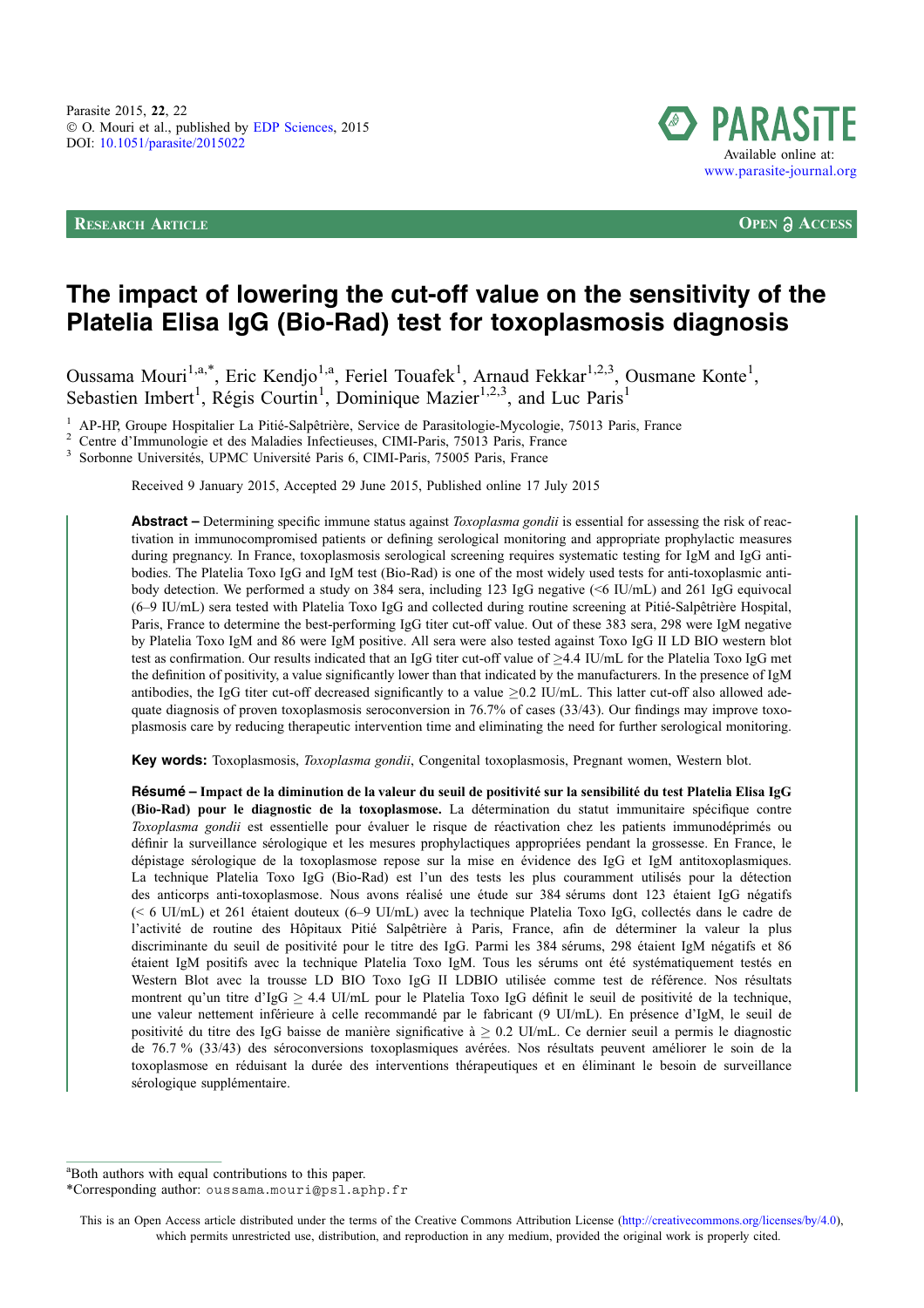### Introduction

The intracellular parasite Toxoplasma gondii is the causal agent of toxoplasmosis, the most widespread protozoan infection in humans. For most populations, toxoplasmosis is usually benign. However, acquired infections are potentially serious and often lead to severe complications both in non-immune pregnant women, where they may lead to congenital toxoplasmosis, and in people with compromised immune systems, particularly patients with non-controlled HIV infection, hematopoietic stem cell transplantation, or solid organ transplantation. Furthermore, reactivation from previous infections is also common during immunodeficiency. Toxoplasmosis is usually diagnosed via the detection of IgG and IgM anti-Toxoplasma antibodies. Their presence is used to assess the risk of toxoplasmosis reactivation (immunocompromised patients) or to determine immunity during pregnancy, and their absence is used to define serological monitoring and appropriate prophylactic measures. Immunodiagnostic assays are valuable, widely used tools, but the results obtained across the different IgG assays, reported as IU/mL, may differ markedly because of a lack of standardization. During acute infection, high or rising IgG antibody titers aid in the diagnosis whereas very low titers, considered equivocal, do not permit differentiation between old infections and an absence of immunization [\[2,](#page-4-0) [9](#page-4-0), [11\]](#page-4-0).

The Platelia Toxo IgG (Bio-Rad) test is one of the most widely used tests for anti-toxoplasmic antibody detection [\[3](#page-4-0)]. However, previous studies performed in our laboratory or reported by others authors have recently suggested that the cut-off for this test as defined by the manufacturer is too high, leading to unsatisfactory sensitivity [[8](#page-4-0), [10](#page-4-0)]. We thus performed a large study on 384 sera to determine the best-performing cutoff values for this test.

### Materials and methods

The study took place between January and December 2011 in the Parasitology-Mycology laboratory of the Pitié-Salpêtrière Hospital, a 1800-bed tertiary care medical center in Paris, France. During this period, 384 IgG negative  $(<6$  IU/mL) or equivocal  $(6-9$  IU/mL) serum samples were tested with Platelia Toxo IgG.

The sera were collected as a part of routine laboratory tests from: (1) pregnant women during routine screening and their newborns during a follow-up  $(n = 214)$ ; (2) immunocompromised patients ( $n = 48$ ); (3) samples taken from patients at other laboratories referred to our institution within its role as network member of the national reference center for toxoplasmosis for the determination of their serological status  $(n = 122)$ .

In France, toxoplasma serological screening requires systematic testing for IgM antibodies in addition to IgG (national health authority recommendations). Out of these 384 sera, 298 were IgM negative (Group I) and 86 were IgM positive (Group II).

The sera were tested systematically with Platelia Toxo IgG and IgM (Bio-Rad) on an automated analyzer (Etimax, Diasorin). The LD BIO Toxo IgG II (LDBIO Diagnostics) western blot was used as a reference confirmatory test for the determination of anti-Toxoplasma antibodies.

### Laboratory tests

#### Immunoblot

The LDBio Toxo IgG II test is a qualitative test in which parasite antigens are separated by electrophoresis and then transferred by electroblotting to nitrocellulose strips. The resulting bands on the strips of patients are compared to the five bands on a positive control strip, representing 30, 31, 33, 40, and 45 kDa. A positive result following the manufacturer's recommendations was defined by the presence of at least three matching bands on the patient strip, including necessarily the band at 30 kDa.

#### Immunodiagnostic assay

### Platelia Toxo IgG

The Platelia Toxo IgG is a solid-phase enzyme-linked immunosorbent assay (ELISA) for the detection and titration of anti-Toxoplasma IgG. The antigenic composition is a mixture of antigens and the secondary antibody is a specific class peroxidase-conjugated anti-human IgG. The results are expressed in international units per milliliter (IU/mL). In the present study, titers >6 and <9 IU/mL were considered equivocal and those  $\geq$ 9 IU/mL were considered positive, as per the manufacturer's instructions.

### Platelia Toxo IgM

The Platelia Toxo IgM is a qualitative test for the detection of IgM antibodies against T. gondii via the capture of IgM in the solid phase (the microplate wells are coated with antihuman  $\mu$  chains). A mixture of antigens and the monoclonal anti-T. gondii antigen antibody labeled with peroxidase is used as the conjugate. In the present study, ranges  $>0.8$  to  $<1$  were considered equivocal and those  $\geq$ 1 were considered positive, as per the manufacturer's instructions.

#### Statistical analysis

The discriminative ability of the immunoenzymatic test for diagnostic accuracy of toxoplasmosis (presence of anti-Toxoplasma antibodies) in each serum was assessed by means of the receiver operating characteristic (ROC) curve [[4,](#page-4-0) [6\]](#page-4-0) and the area under the curve (AUROC) was calculated as a measure of the validity of threshold positivity for the Platelia Toxo IgG Kit.

As a first approach, cut-off values of IgG titers were obtained by means of the evaluation of the likelihood ratio (LR) (ratio between sensitivity and specificity). The highest LR values were used as cut-offs in the studied sera for toxoplasmic serology (positive). These results were then stratified into the three groups (pregnant women, immunocompromised, and other patients) to confirm our findings.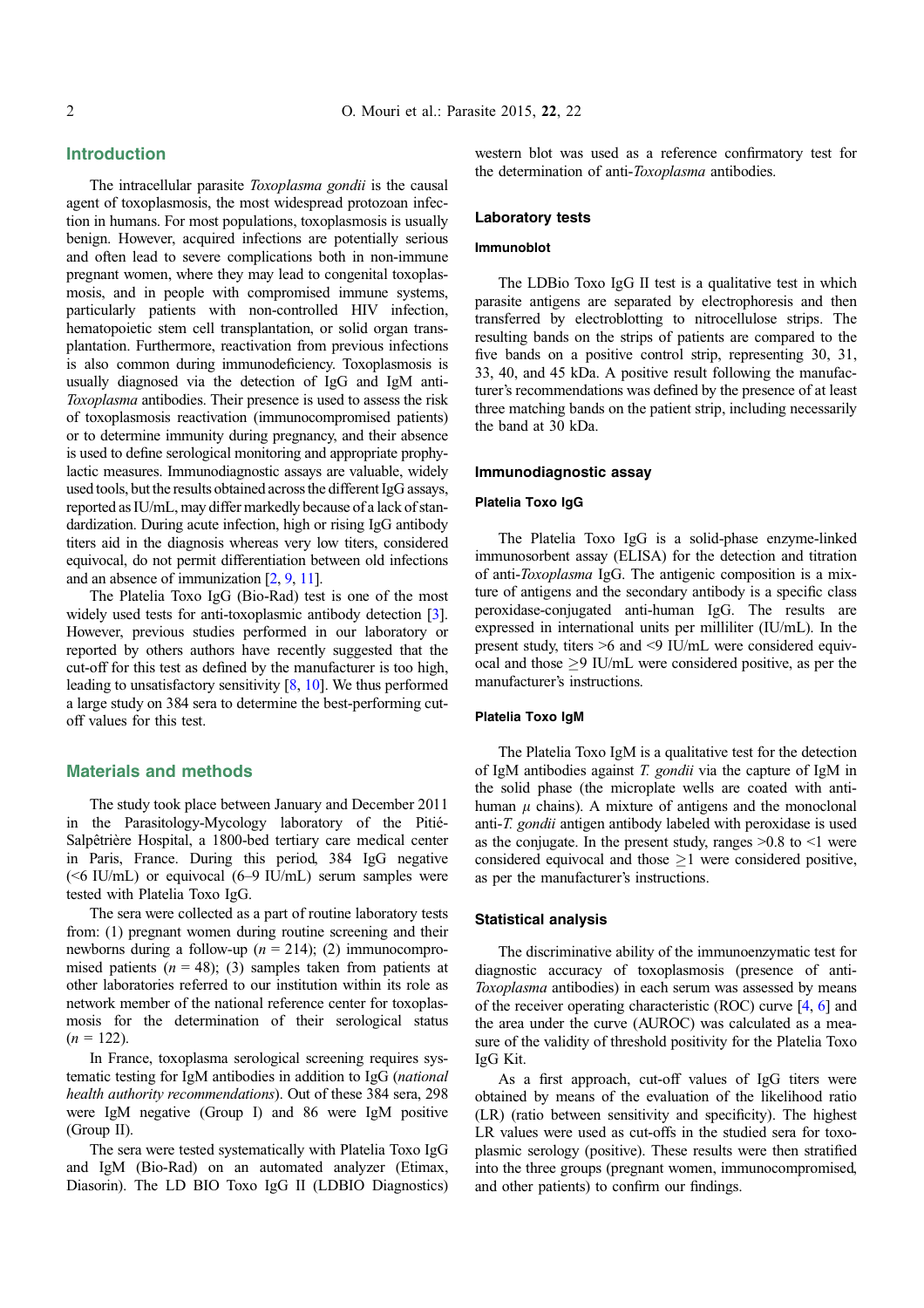Pearson's chi-square test was used to test the association between the 0.2 IU Elisa IgG cut-off and seroconversion.

Stata version 12 (StataCorp, College station, TX, USA) was used for all statistical analyses. All reported *p*-values are two sided. Only  $p$ -values <0.05 were considered statistically significant.

### **Results**

### General description

Overall, 384 sera were collected, including 123 IgG negative (<6 IU/mL) and 261 IgG equivocal sera (6–9 IU/mL) tested with Platelia Toxo IgG, according to the manufacturer's instructions. Out of these, 262 (68.2%) were found to be positive and 122 (31.8%) were negative (no band or insufficient number) with the Toxo II IgG Western blot.

#### IgG negative serum samples

Of the 123 IgG negative sera samples tested with Platelia Toxo IgG, according to the manufacturer's instructions, 18 (14.63%) were found to be positive and 105 (85.37%) were negative (no band or insufficient number) with the Toxo II IgG western blot.

#### IgG equivocal serum samples

Of the 261 IgG equivocal (6–9 IU/mL) serum samples tested with Platelia Toxo IgG, according to the manufacturer's instructions, 244 (93.49%) were found to be positive and 17 (6.51%) were negative (no band or insufficient number) with the Toxo II IgG western blot.

#### Analysis of IgG titer cut-off value

The overall analysis showed that a lower IgG titer cut-off of 4.4 IU/mL ( $LR = 40.68$ ) was able to classify an additional 30.7% (86/260) of sera samples as positive, which were previously identified as equivocal or negative with the manufacturer-suggested cut-offs of Platelia Toxo IgG, but positive with the western blot. Sensitivity was  $33.1\%$ , specificity was 99.2%, and positive predictive value (PPV) was 99.0% for the Platelia Toxo IgG immunoassays using the 4.4 IU/mL cut-off (Fig.  $1$ ).

### Effect of the presence or the absence of IgM antibody on the IgG titer cut-off

The analysis of Group I showed that there was no significant variation in the IgG titer cut-off, which remained at 4.4 IU/mL ( $LR+$  of 30.1). This cut-off was able to classify 35.4% (75/212) of the sera previously considered equivocal or negative with the manufacturer-suggested cut-offs of Platelia Toxo IgG, but as positive with the western blot. Sensitivity was 35.4%, specificity was 98.8%, and PPV 98.7% for the Platelia Toxo IgG immunoassays using the 4.4 IU/mL cut-off (Fig. 2).



Figure 1. Receiver operating characteristic curve for 384 IgG negative (<6 UI/mL) or equivocal sera (6–9 UI/mL).



Figure 2. Receiver operating characteristic curve for 298 IgG negative (<6 UI/mL) or equivocal (6–9 UI/mL) and IgM negative sera.

In Group II however, there was a significant change in the IgG titer cut-off, which decreased from 4.4 to 0.2 IU/mL (LR+ of 31.7). This cut-off value was able to classify 83.3% (40/48) of the sera previously considered equivocal or negative with the manufacturer-suggested cut-offs of Platelia Toxo IgG, but as positive with the western blot, with an increase in sensitivity (83.3%). Specificity was 97.4% and PPV 97.4% for the Platelia immunoassays using the 0.2 IU/mL cut-off [\(Fig. 3](#page-3-0)).

### Association between the 0.2 IU/mL IgG titer cut-off and toxoplasmosis seroconversion

The analysis in Group II showed that an IgG titer cut-off of 0.2 IU/mL was significantly associated with toxoplasmosis seroconversion ( $P < 0.001$ ) for patients with a previous negative sample. This cut-off is able to correctly diagnose proven toxoplasmosis seroconversion in 76.7% (33/43) of cases and earlier seroconversion in 20% (2/10) of cases [\(Fig. 4\)](#page-3-0).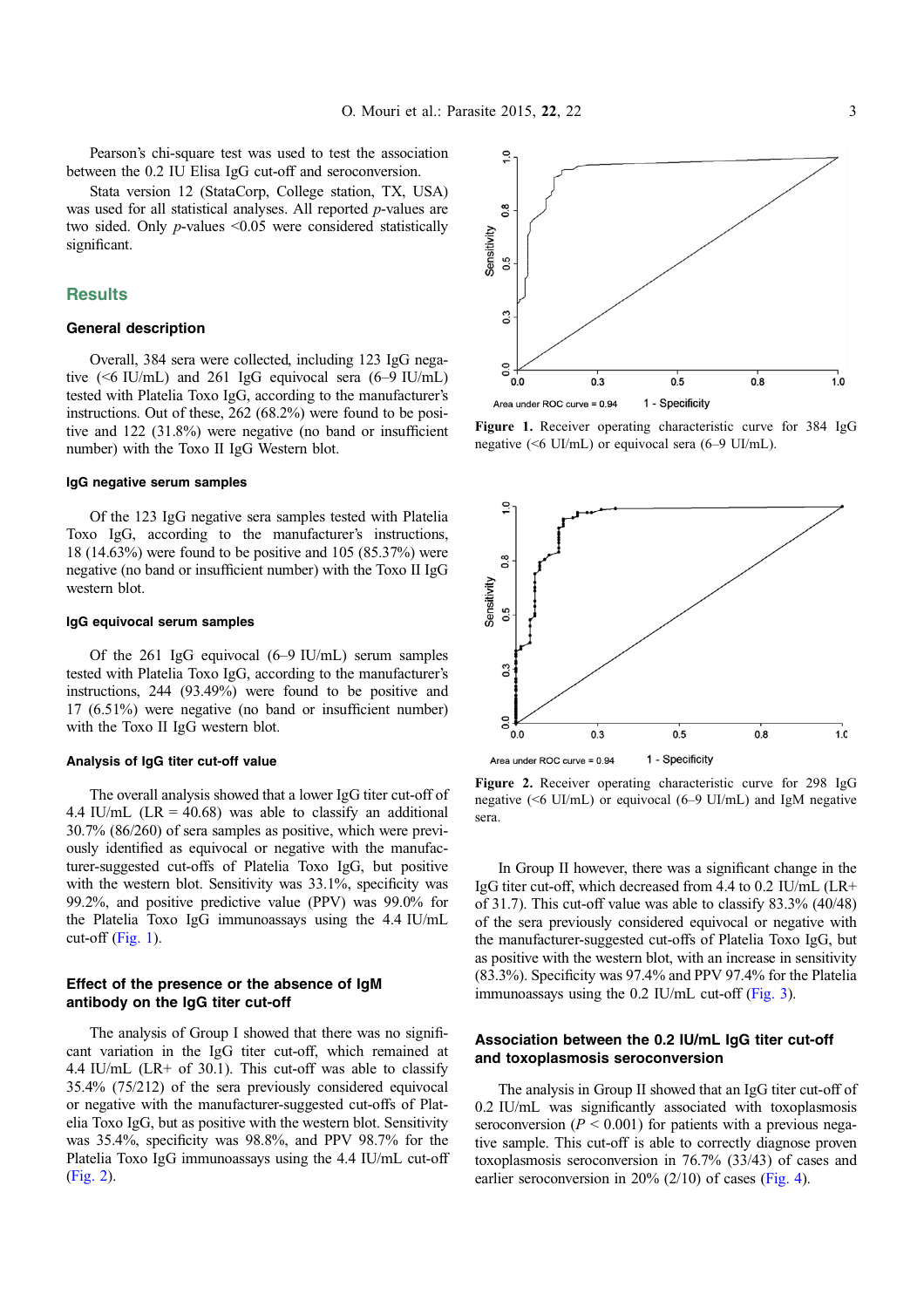<span id="page-3-0"></span>

Figure 3. Receiver operating characteristic curve for 86 IgG negative (<6 UI/mL) or equivocal (6–9 UI/mL) and IgM positive sera.



Figure 4. Distribution of toxoplasmosis seroconversion by IgG titer cut-off  $\geq$ 0.2 IU/mL for 86 IgG negative (<6 UI/mL) or equivocal (6–9 UI/mL) and IgM positive sera.

### Analysis of IgG titer cut-off value within clinical groups

#### I. Pregnant women

Analysis of the pregnant women group showed that a lower IgG titer cut-off of 4.4 IU/mL was able to classify 52% of sera samples as positive. Sensitivity was 32%, specificity 98%.

### Effect of the presence or the absence of IgM on the IgG titer cut-off

In the absence of IgM (150 sera), there was no significant variation in the IgG titer cut-off, which was 4.4 IU/mL. This cut-off was able to classify 52% of sera samples as positive. Sensitivity was 31%, specificity 97%.

In the presence of IgM (64 sera), a lower IgG titer cut-off of 0.2 IU/mL was able to classify 87.50% of sera samples as positive. Sensitivity was 79%, specificity 100%.

### II. Immunocompromised patients

Analysis of the immunocompromised patient group showed that a lower IgG titer cut-off of 4.5 IU/mL was able to classify 58% of sera samples as positive, with a sensitivity of 42% and specificity of 100%.

### Effect of the presence or the absence of IgM on the IgG titer cut-off

In the absence of IgM (39 sera), there was no significant variation in the IgG titer cut-off; its value was 4.5 IU/mL. This cut-off was able to classify 48% of sera samples as positive. Sensitivity was 41%, specificity 100%.

#### III. Other clinical situations

Analysis of this group showed that a lower IgG titer cut-off of 4.5 IU/mL was able to classify 56% of sera samples as positive. Sensitivity was 29%, specificity 100%.

### Effect of the presence or the absence of IgM on the IgG titer cut-off

In the absence of IgM (101 sera), there was no significant variation in the IgG titer cut-off, which remained at 4.3 IU/mL. This cut-off was able to classify 59% of sera samples as positive. Sensitivity was 29%, specificity 100%.

In the presence of IgM (21 sera), a lower IgG titer cut-off of 0.2 IU/mL was able to classify 85% of sera samples as positive. Sensitivity and specificity were, respectively, 90% and 81%.

### **Discussion**

Determining specific immune status is essential for evaluating and preventing the risk of severe toxoplasmosis complications in susceptible individuals such as non-immune pregnant women or immunocompromised patients. Immunoenzymatic tests are the most frequently used serological diagnostic toxoplasmosis methods. However, commercial reagents vary considerably in detecting low concentrations of antibodies. The Toxo II IgG test was developed by LDBio to confirm serological results for low titers of IgG. A previous study evaluated its use as confirmatory test [\[2](#page-4-0), [8\]](#page-4-0).

The findings of the present study indicate that, in the absence of IgM, an IgG titer cut-off value of  $\geq$ 4.4 IU/mL with the Platelia Toxo IgG kit – a value significantly less than that indicated by the manufacturer – met the definition of positivity. The PPV was 99.0%, essentially eliminating the risk of false positives. In this situation, it is important to use a reference test, i.e., Toxo II IgG western blot or a Sabin-Feldman test to give a clear conclusion about the immunological status against Toxoplasmosis. This is critical for ensuring proper management of seronegative pregnancies: first, in the implementation of primary prophylaxis and in monthly monitoring to prevent toxoplasmosis infection, and second, in providing proper follow-up, should infection occur.

Our results suggest that the lower threshold of Platelia Toxo IgG should be reduced from 9 to 4.4 IU/mL, and thus confirm the results of Leslé et al. and more recently those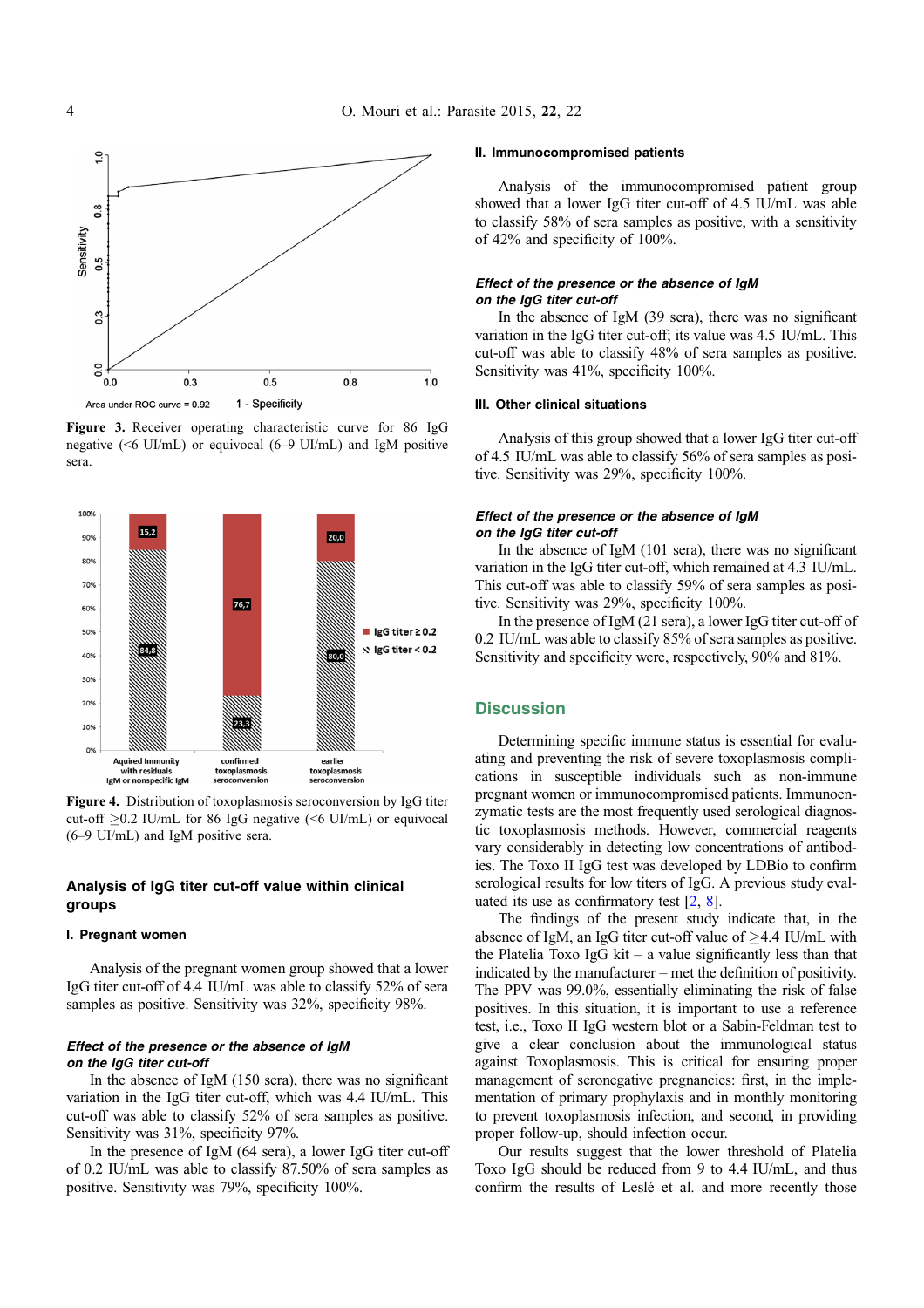<span id="page-4-0"></span>reported by Khammari et al. [8, 10]. In the absence of IgM, an IgG titer cut-off value of  $\geq$ 4.4 IU was able to classify 35.4% (75/212) of the sera previously considered equivocal or negative with the manufacturer-suggested cut-offs of Platelia Toxo IgG, but as positive with the western blot, essentially eliminating the risk of false negative. Therefore, they may also reduce healthcare expenses by eliminating the need for further serological monitoring in patients who are considered to be immunized.

The presence of IgM combined with a very low IgG titer is highly suggestive of early seroconversion for toxoplasmosis, which is confirmed if there is a prior negative sample; toxoplasmosis seroconversion was defined as the emergence of specific immunoglobulin IgG in previously seronegative women or as a significant rise in IgG in women with specific IgM [7]. The simultaneous presence of low IgG and IgM titers caused a significant variation in the IgG titer cut-off, which decreased to a value of 0.2 IU/mL. This latter cut-off also allowed adequate diagnosis of proven toxoplasmosis seroconversion in 76.7% of cases (33/43).

The subgroup analysis showed that clinical status of the patient did not significantly modify the value of the cut-off. This result was consistent with the overall analysis.

In 1978, the French health authorities implemented a prevention program for congenital toxoplasmosis (CT), recommending systematic serological testing during the first trimester of pregnancy. Since 1992, the recommendations have included monthly serological screening of seronegative pregnant women from diagnosis of pregnancy until delivery [1].

Historically, the prevention of parasite transmission to the fetus was the aim of prenatal screening. However, a recent study found that early treatment of primary infection during pregnancy had little or no effect on the fetomaternal transmission rate, but did reduce the incidence of sequelae in infected infants. Some authors have hypothesized that the ineffectiveness of prenatal treatment may be due to transmission before the start of treatment  $[5, 7]$ . Our study showed that in the presence of IgM, an IgG titer cut-off value of  $\geq$  0.2 IU/mL met the definition of positivity if the patient was known previously seronegative for toxoplasmosis with IgG titer equal to 0 IU/mL; this cut-off was highly suggestive of early or proven toxoplasmosis seroconversion and able to confirm seroconversion in infected mothers several weeks earlier.

However, in this situation, it is important to use an additional confirmatory test, i.e., Toxo II IgG western blot or a Sabin-Feldman dye test and serological control 10–15 days later to support this hypothesis. Such an approach would allow earlier diagnosis of toxoplasmosis seroconversion and thus earlier treatment (less than four weeks), which can be particularly important in pregnant women to reduce disease-related effects in children. In the absence of IgM, an IgG titer cut-off value of  $\geq$ 4.4 IU may also reduce healthcare costs by eliminating the need for further serological monitoring [2, 7, 10].

### Conflict of interest

The authors have no relationships (commercial or otherwise) that might constitute dual or conflicting interests for the present study.

### **References**

- 1. Berger F, Goulet V, Le Strat Y, Desenclos JC. 2009. Toxoplasmosis among pregnant women in France: risk factors and change of prevalence between 1995 and 2003. Revue d'Épidémiologie et de Santé Publique, 57(4), 241–248.
- 2. Franck J, Garin YJ, Dumon H. 2008. LDBio-Toxo II immunoglobulin G Western blot confirmatory test for anti-toxoplasma antibody detection. Journal of Clinical Microbiology, 46(7), 2334–2338.
- 3. Fromage M, Galeazzi G. 2013. Annales du contrôle national de qualité des analyses de biologie médicale. Annales Parasitologie 13PAR, ANSM, 13PAR1.
- 4. Gellman MD, Turner JR, Editors. 2012, Encyclopedia of Behavioral Medicine. Springer: New York, NY. p. 1836–1838.
- 5. Gilbert RE, Gras L, Wallon M, Peyron F, Ades AE, Dunn DT. 2001. Effect of prenatal treatment on mother to child transmission of Toxoplasma gondii: retrospective cohort study of 554 mother-child pairs in Lyon, France. International Journal of Epidemiology, 30(6), 1303–1308.
- 6. Hanley JA, McNeil BJ. 1982. The meaning and use of the area under a receiver operating characteristic (ROC) curve. Radiology, 143(1), 29–36.
- 7. Jost C, Touafek F, Fekkar A, Courtin R, Ribeiro M, Mazier D, Paris L. 2011. Utility of immunoblotting for early diagnosis of toxoplasmosis seroconversion in pregnant women. Clinical and Vaccine Immunology, 18(11), 1908–1912.
- 8. Khammari I, Saghrouni F, Lakhal S, Bouratbine A, Ben Said M, Boukadida J. 2014. A new IgG immunoblot kit for diagnosis of toxoplasmosis in pregnant women. Korean Journal of Parasitology, 52(5), 493–499.
- 9. Kohler S, Rossler D, Hornauer S, Upmeier B, Franck J, Liesenfeld O. 2010. Neutralization assay to resolve discrepancies between positive results in new highly sensitive anti-Toxoplasma gondii IgG assays and negative results in reference tests. European Journal of Clinical Microbiology & Infectious Diseases, 29(3), 359–363.
- 10. Lesle F, Touafek F, Fekkar A, Mazier D, Paris L. 2011. Discrepancies between a new highly sensitive Toxoplasma gondii ELISA assay and other reagents: interest of Toxo IgG Western blot. European Journal of Clinical Microbiology & Infectious Diseases, 30(10), 1207–1212.
- 11. Petithory JC, Ambroise-Thomas P, De Loye J, Pelloux H, Goullier-Fleuret A, Milgram M, Buffard C, Garin JP. 1996. Serodiagnosis of toxoplasmosis: a comparative multicenter study of a standard scale through various actual tests and expression of the results in international units. Groupe de travail toxoplasmose du Contrôle national de qualité en parasotologie. Syndicat des fabricants de réactifs de laboratoire. Groupe de travail standardisation des tests sérologiques du Réseau européen de lutte contre la toxoplasmose congénitale. Bulletin of the World Health Organization, 74(3), 291–298.